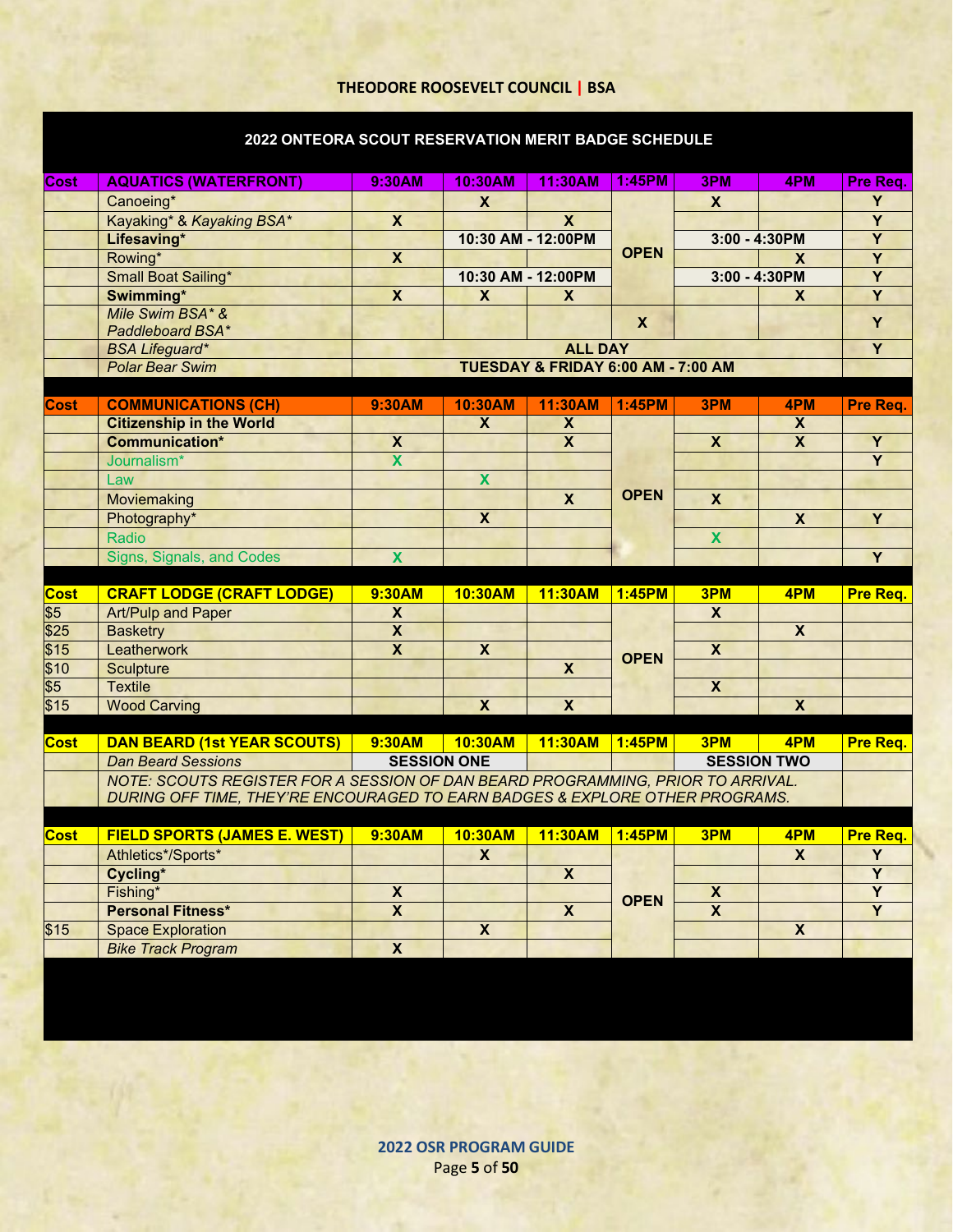## **THEODORE ROOSEVELT COUNCIL | BSA**

| <b>Cost</b> | <b>GLAIZE (DAN BEARD SHELTER)</b>                                  | 9:30AM                    | 10:30AM                 | 11:30AM                   | 1:45PM        | 3PM                     | 4PM                       |                |
|-------------|--------------------------------------------------------------------|---------------------------|-------------------------|---------------------------|---------------|-------------------------|---------------------------|----------------|
|             |                                                                    |                           |                         |                           |               |                         | $\boldsymbol{\mathsf{X}}$ | Pre Req.<br>Y  |
|             | American Heritage*<br><b>Citizenship in the Nation*</b>            |                           |                         | $\overline{\mathbf{X}}$   |               |                         | $\overline{\mathbf{x}}$   | $\overline{Y}$ |
|             |                                                                    | $\boldsymbol{x}$          |                         |                           |               |                         |                           |                |
| \$15        | Exploration<br><b>Indian Lore</b>                                  | $\overline{\mathbf{x}}$   |                         |                           | <b>OPEN</b>   |                         |                           |                |
| \$15        | <b>Metalwork</b>                                                   |                           | $\pmb{\mathsf{X}}$      | $\overline{\mathbf{X}}$   |               | $\overline{\mathbf{X}}$ | $\overline{\mathbf{X}}$   |                |
|             | <b>Wilderness Survival*</b>                                        |                           | $\overline{\mathbf{X}}$ |                           |               | $\overline{\mathbf{x}}$ |                           | $\overline{Y}$ |
|             | <b>Wilderness Survival Outpost</b>                                 |                           |                         | <b>WEDNESDAY 8:30 PM</b>  |               |                         |                           |                |
|             |                                                                    |                           |                         |                           |               |                         |                           |                |
| Cost        | <b>HEALTH &amp; SAFETY (CH)</b>                                    | 9:30AM                    | 10:30AM                 | 11:30AM                   | <b>1:45PM</b> | 3PM                     | 4PM                       | Pre Req.       |
|             | <b>Disabilities Awareness</b>                                      | $\boldsymbol{\mathsf{x}}$ |                         |                           |               |                         |                           |                |
|             | <b>Emergency Preparedness*</b>                                     |                           |                         | $\boldsymbol{\mathsf{X}}$ |               |                         | $\boldsymbol{X}$          | Y              |
|             | <b>First Aid*</b>                                                  |                           | $\boldsymbol{x}$        | $\overline{\mathbf{X}}$   |               | $\boldsymbol{x}$        | $\overline{\mathbf{x}}$   | $\overline{Y}$ |
|             | <b>Health Care Professions*</b>                                    | $\mathbf x$               |                         |                           | <b>OPEN</b>   |                         |                           | Ÿ              |
|             | Safety*                                                            |                           | $\overline{\mathbf{x}}$ |                           |               |                         |                           | Ÿ              |
|             | <b>Search and Rescue</b>                                           |                           |                         |                           |               | $\overline{\mathbf{X}}$ |                           |                |
|             |                                                                    |                           |                         |                           |               |                         |                           |                |
| <b>Cost</b> | <b>NATURE (BOBCAT SHELTER)</b>                                     | 9:30AM                    | 10:30AM                 | 11:30AM                   | 1:45PM        | 3PM                     | 4PM                       | Pre Req.       |
|             | Astronomy                                                          |                           |                         |                           |               |                         | $\mathsf{x}$              | <b>PM Work</b> |
|             | Chemistry                                                          |                           | $\mathbf x$             |                           |               |                         |                           |                |
|             | <b>Environmental Science*</b>                                      | $\boldsymbol{\mathsf{X}}$ |                         | $\boldsymbol{\mathsf{x}}$ |               | $\boldsymbol{x}$        |                           | Y              |
|             | Fish & Wildlife Management*/<br><b>Soil and Water Conservation</b> |                           |                         | $\boldsymbol{x}$          |               |                         |                           | Y              |
|             | Forestry                                                           |                           | $\overline{\mathbf{X}}$ |                           | <b>OPEN</b>   |                         |                           |                |
|             | Geology                                                            | $\overline{\mathbf{X}}$   |                         |                           |               |                         |                           |                |
|             | <b>Mammal Study</b>                                                |                           |                         | $\overline{\mathbf{x}}$   |               | $\overline{\mathbf{X}}$ |                           |                |
|             | Oceanography                                                       |                           |                         |                           |               |                         | $\boldsymbol{x}$          |                |
|             | Reptile and Amphibian Study*                                       |                           | $\overline{\mathbf{X}}$ |                           |               |                         |                           | Y              |
|             | <b>Astronomy Outpost</b>                                           |                           |                         | <b>MONDAY 9:00 PM</b>     |               |                         |                           |                |
|             |                                                                    |                           |                         |                           |               |                         |                           |                |
| <b>Cost</b> | OLDER SCOUT (14+) (MAINT.)                                         | 9:30AM                    | 10:30AM                 | 11:30AM                   | 1:45PM        | 3PM                     | 4PM                       | Pre Req.       |
|             | Climbing                                                           | 9:30-11:30AM              |                         |                           |               |                         | 3:00-5:00PM               |                |
|             | <b>Automotive Maintenance/</b><br>Farm Mechanics*                  |                           | $\boldsymbol{X}$        | $\boldsymbol{x}$          |               |                         | $\boldsymbol{\mathsf{X}}$ | Y              |
| \$10        | Electronics                                                        |                           |                         |                           |               | $\overline{\mathbf{X}}$ |                           |                |
| \$10        | Fly Fishing*                                                       |                           |                         | $\boldsymbol{\mathsf{x}}$ |               |                         |                           | Y              |
|             | <b>Home Repairs</b>                                                |                           | X                       |                           | <b>OPEN</b>   |                         |                           |                |
|             | Painting                                                           |                           |                         |                           |               |                         | X                         |                |
|             | <b>Plumbing</b>                                                    |                           |                         |                           |               |                         | $\mathsf{X}$              |                |
| \$15        | Welding                                                            | $\pmb{\mathsf{X}}$        |                         | $\mathsf{X}$              |               | $\mathsf{X}$            |                           |                |
| \$10        | Woodwork*                                                          | $\overline{\mathbf{X}}$   |                         |                           |               |                         |                           | Y              |
|             |                                                                    |                           |                         |                           |               |                         |                           |                |
| <b>Cost</b> | <b>SALES &amp; FINANCE (TP)</b>                                    | 9:30AM                    | 10:30AM                 | 11:30AM                   | 1:45PM        | 3PM                     | 4PM                       | Pre Req.       |
|             | <b>American Business</b>                                           | $\pmb{\mathsf{X}}$        |                         |                           |               |                         |                           |                |
|             | Entrepreneurship                                                   |                           |                         | $\boldsymbol{X}$          |               |                         |                           |                |
|             | <b>Personal Management*</b>                                        |                           | $\boldsymbol{x}$        |                           | <b>OPEN</b>   |                         | $\mathbf{X}$              | Y              |
|             | Salesmanship                                                       |                           |                         |                           |               | $\mathbf x$             |                           |                |
|             |                                                                    |                           |                         |                           |               |                         |                           |                |

**2022 OSR PROGRAM GUIDE** Page **6** of **50**